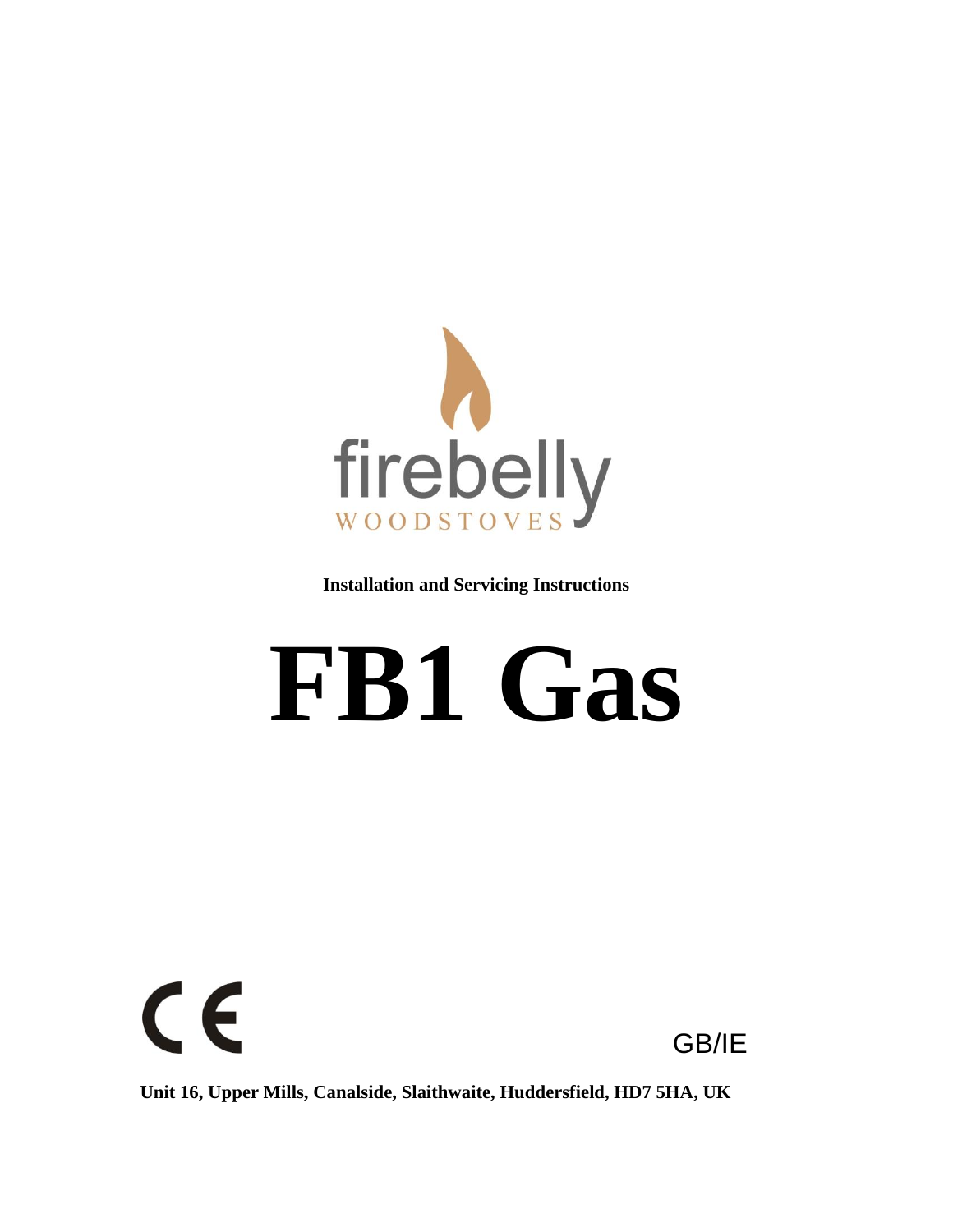#### **1 Technical Information**

| Gas                         | <b>Natural Gas G20</b> | <b>Natural Gas G25</b> | <b>LPG G30/G31</b> |
|-----------------------------|------------------------|------------------------|--------------------|
| Category                    | 12H                    | 12L                    | $I3+$              |
| <b>Heat Input Max(Net)</b>  | 6.28 <sub>kw</sub>     | 5.92 <sub>kw</sub>     | 5.82 <sub>kw</sub> |
| <b>Heat Input Min(Net)</b>  | $2.24$ kw              | $2.14$ kw              | $2.22$ kw          |
| <b>Supply pressure</b>      | 20 mbar                | 25 mbar                | 30/37 mbar         |
| <b>Injector Size</b>        | 82/440                 | 82/440                 | 92/190             |
| <b>Setting Pressure Max</b> | <b>16.8 mbar</b>       | $21.5$ mbar            | 28.0/36.5 mbar     |
| <b>Setting Pressure Min</b> | $2.3$ mbar             | 3.0 mbar               | $4.2/6.0$ mbar     |
| <b>Oxypilot</b> - Seagas    | P441                   | <b>P412D</b>           | P451               |
| <b>Gas Consumption</b>      | 0.67 <sub>m3/h</sub>   | 0.73 <sub>m3/h</sub>   | 0.179m3/h          |
| <b>NoX Class</b>            |                        | 4                      |                    |
| <b>Efficiency class</b>     | $\mathbf{2}$           | $\mathbf{2}$           | 2                  |
| <b>Countries</b>            | AT, CH, DK,            | <b>NL</b>              | BE, CH, ES, FR,    |
|                             | ES, FI, GB, IE,        |                        | GB, IE, IT, PT     |
|                             | IT, PT, SE             |                        |                    |
| <b>Gas Connection</b>       | 8mm Tube               | 8mm Tube               | 8mm Tube           |

#### **2 Important Notes**

This stove is a fuel effect radiant convector. Before installation ensure that the local distribution conditions (identification of the type of gas and pressure) and the adjustment of the appliance are compatible.

The data label is located behind the controls cover. The installation must be in accordance with these Instructions and National Regulations and must be carried out by a qualified installer.

Any flue damper plate or flue restrictor must be removed or fixed permanently in the fully open position, or shall only be fitted in accordance with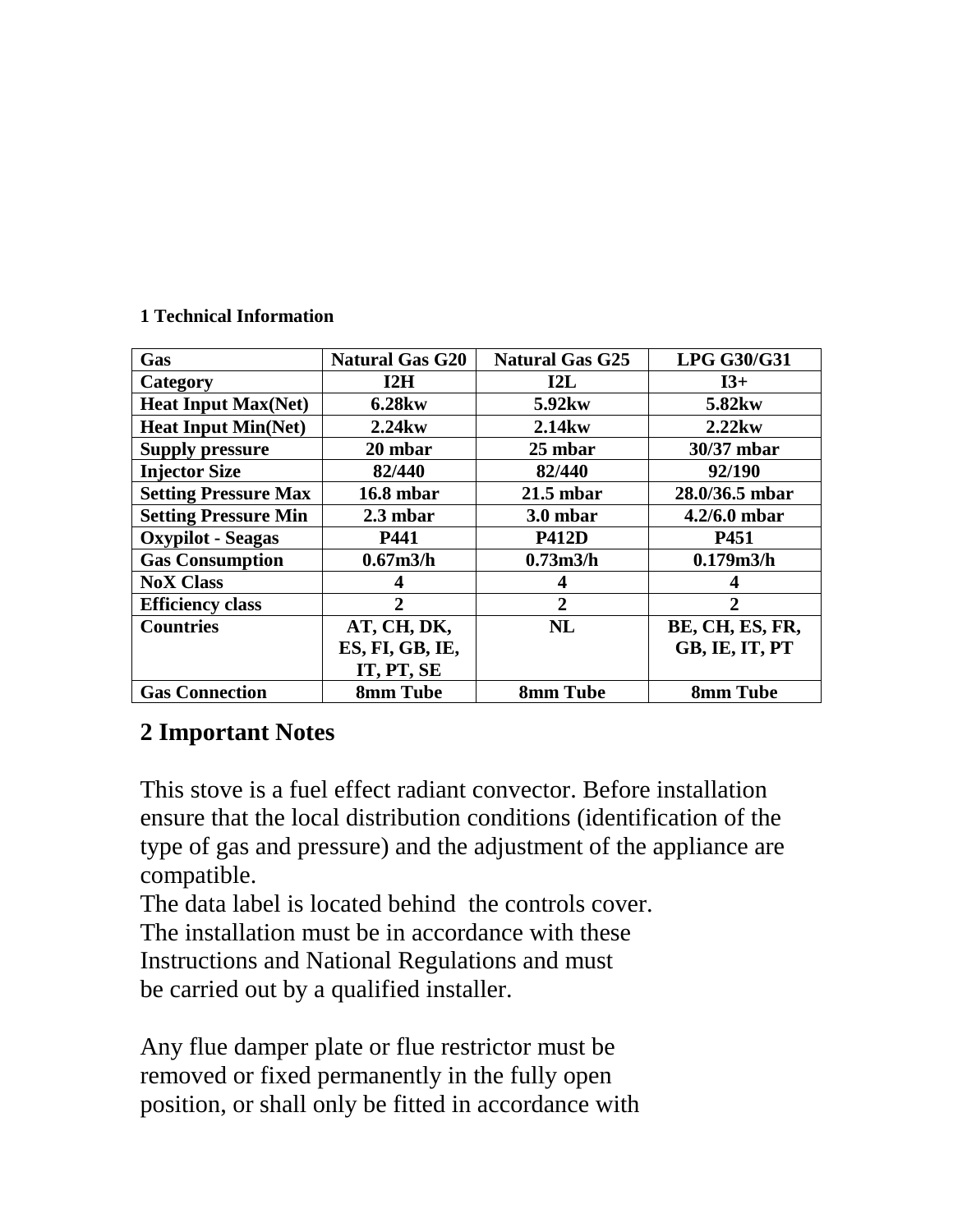National Regulations.

If the chimney has previously been used to burn solid fuel, the chimney should be swept before the stove is installed.

Before the stove is installed a flue test in accordance with National Regulations should be carried out. The gas connection must be in accordance with National Regulations.

**The stove is fitted with a spillage combustion monitoring safety device (O.D.S). This system is not adjustable, and must not be put out of action. If any parts of the spillage monitoring system require replacement only original manufacturers parts must be used.**

All surfaces except the control cover plate and the controls themselves are considered to be working surfaces.

When operating on Natural Gas the stove is intended for use on a gas installation with a governed meter.

# **3 Dimensions**

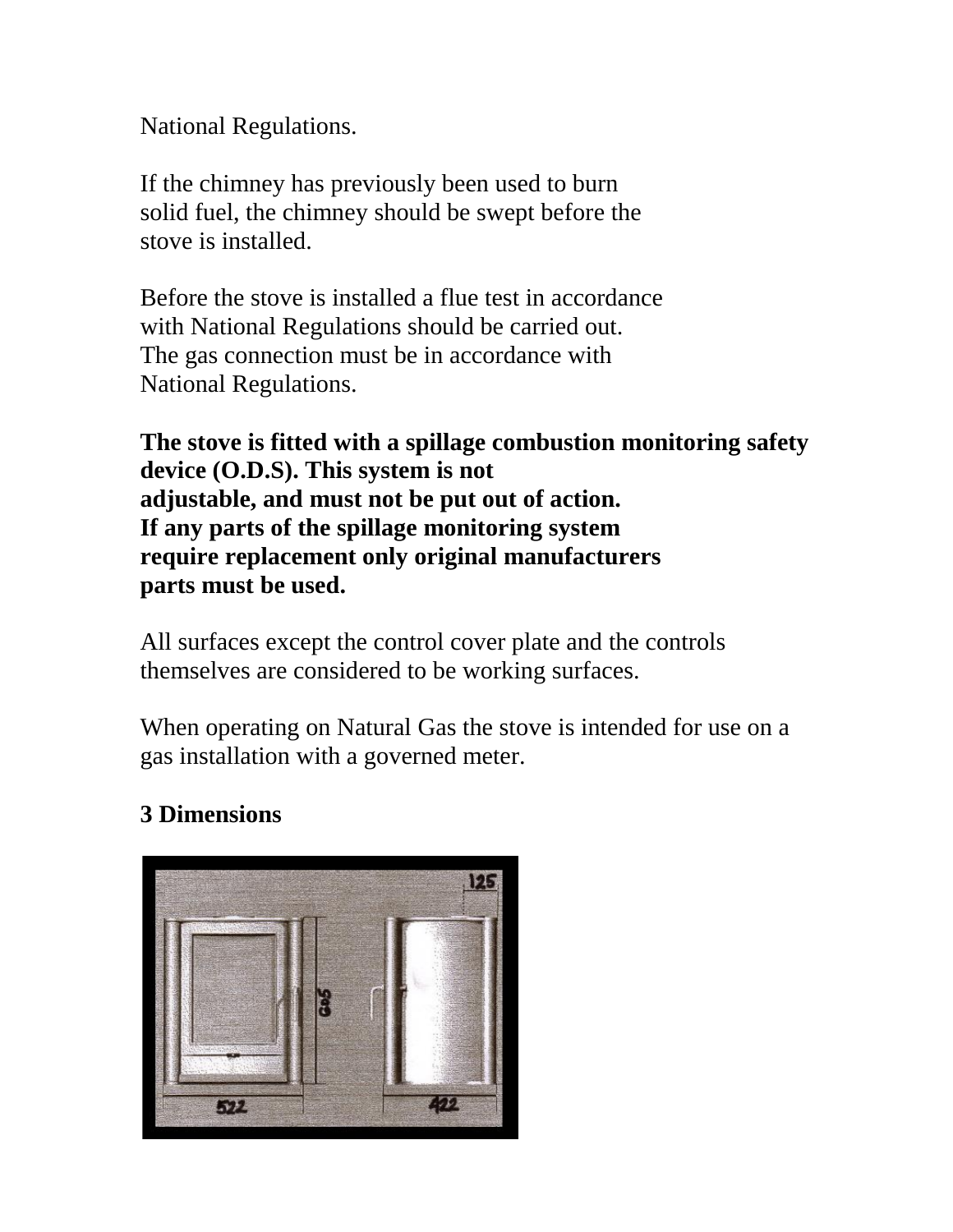## **4. Installation**

Install the stove in accordance with the requirements given below. If a concealed gas connection is to be made prepare the pipework prior to installing the stove.

#### **(i) SITING THE STOVE**

The stove can be installed in any adequate area suitable for solid fuel fires and stoves. Clearances from non-combustible material in the fireplace opening must be at least 50mm on the left side, 50mm on the right hand side and 50mm at the back. These distances must be extended to a minimum clearance of 500mm from any combustible material.

#### **(ii)Hearth**

The stove must stand on a fireproof hearth made of non-combustible material of minimum thickness 12mm and be of sufficient size to accommodate the stove. (See Fig 1).

#### **(iii)Fire Surround & Shelves**

It is recommended that a fire surround should not be closer than 500mm from the stove, if manufactured from a combustible material. A combustible shelf may be fitted provided that it is not more than 150mm deep and there is at least 500mm clearance from the top of the stove. Curtains and other soft furnishing must be at least 500mm away from the top of the stove.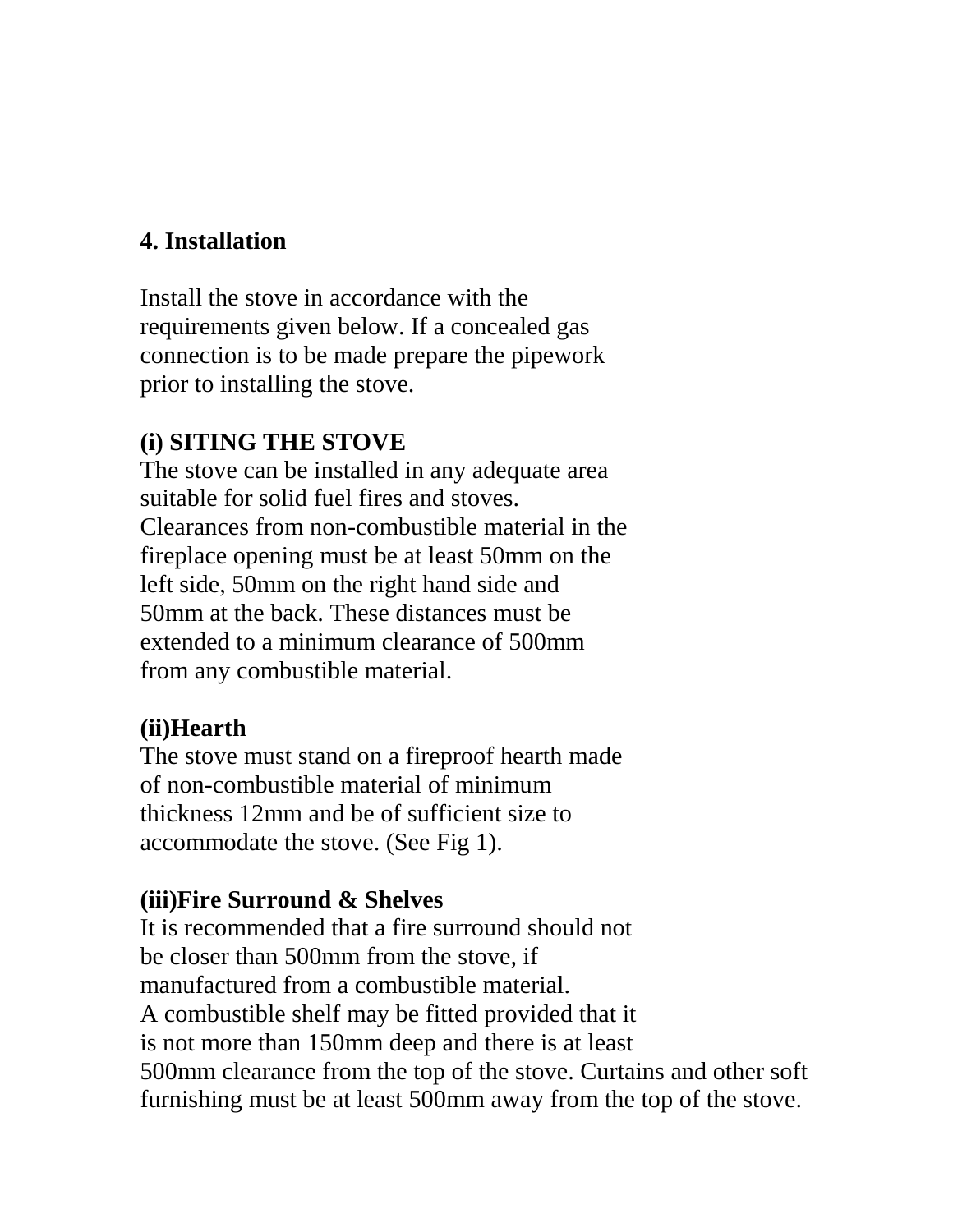# **(iv) FLUE CONNECTION**

The flue should be at least 3m high and at least 125mm diameter or equivalent area.

Horizontal or negative gradients in the flue pipe should be avoided.

It is recommended that a minimum height of 500mm from the stove should be established before any significant change in the direction of the flue.

# **(v) VENTILATION**

Ventilation should be in accordance with National Regulations. In the United Kingdom purpose provided ventilation is not normally required, except in new build houses.

# **(vi) GAS CONNECTION**

The gas supply connection is behind the controls cover plate, left hand side of the gas valve.

A nut and olive (strapped to the valve body), is supplied with the stove.

The gas supply should incorporate a service tap,

be purged and any loose matter removed.

Connect the gas supply pipe and check for gas soundness.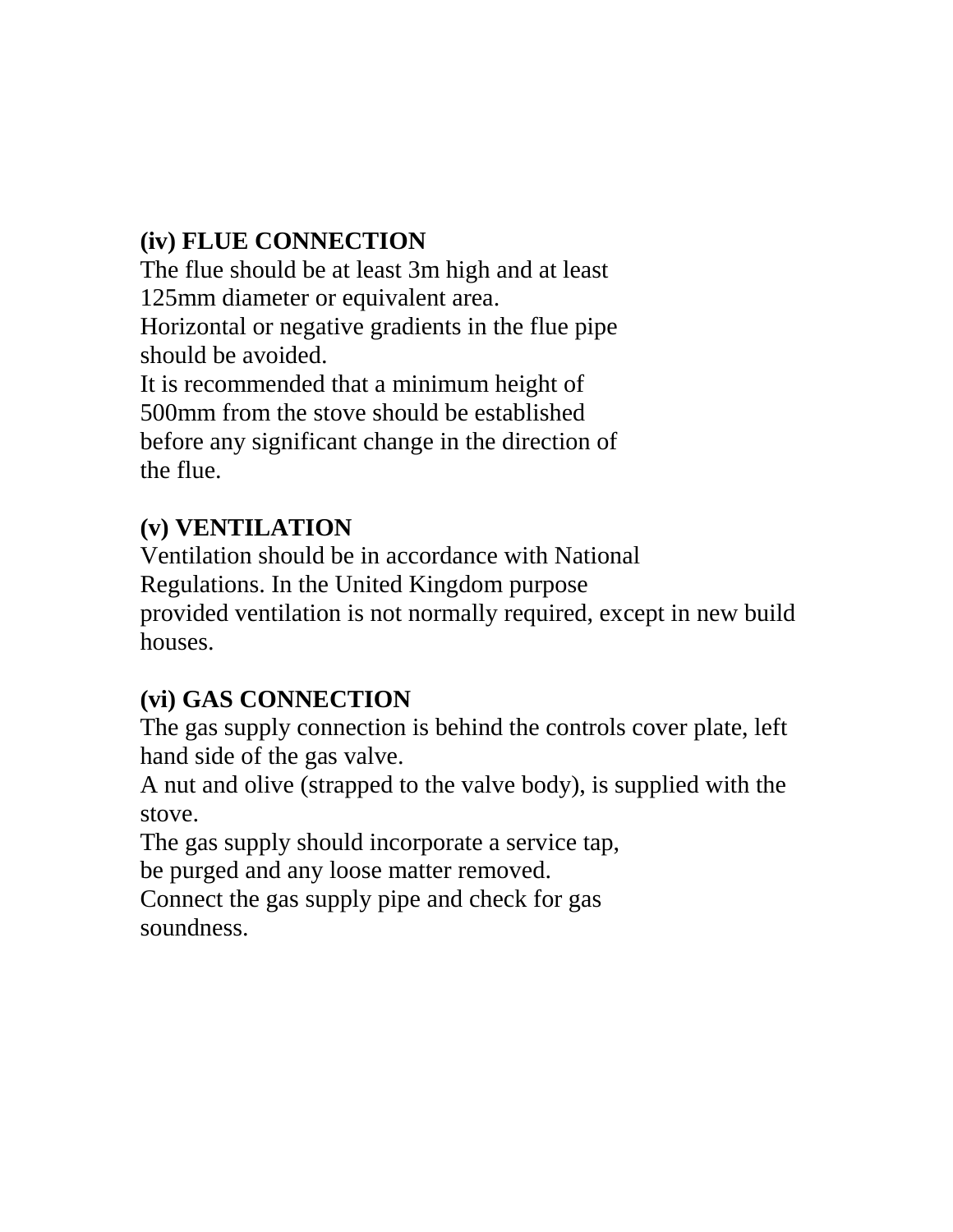# **5 positioning of the logs**

**Slacken the Allen screw using an Allen key securing the stove door and open the door (as shown below)**

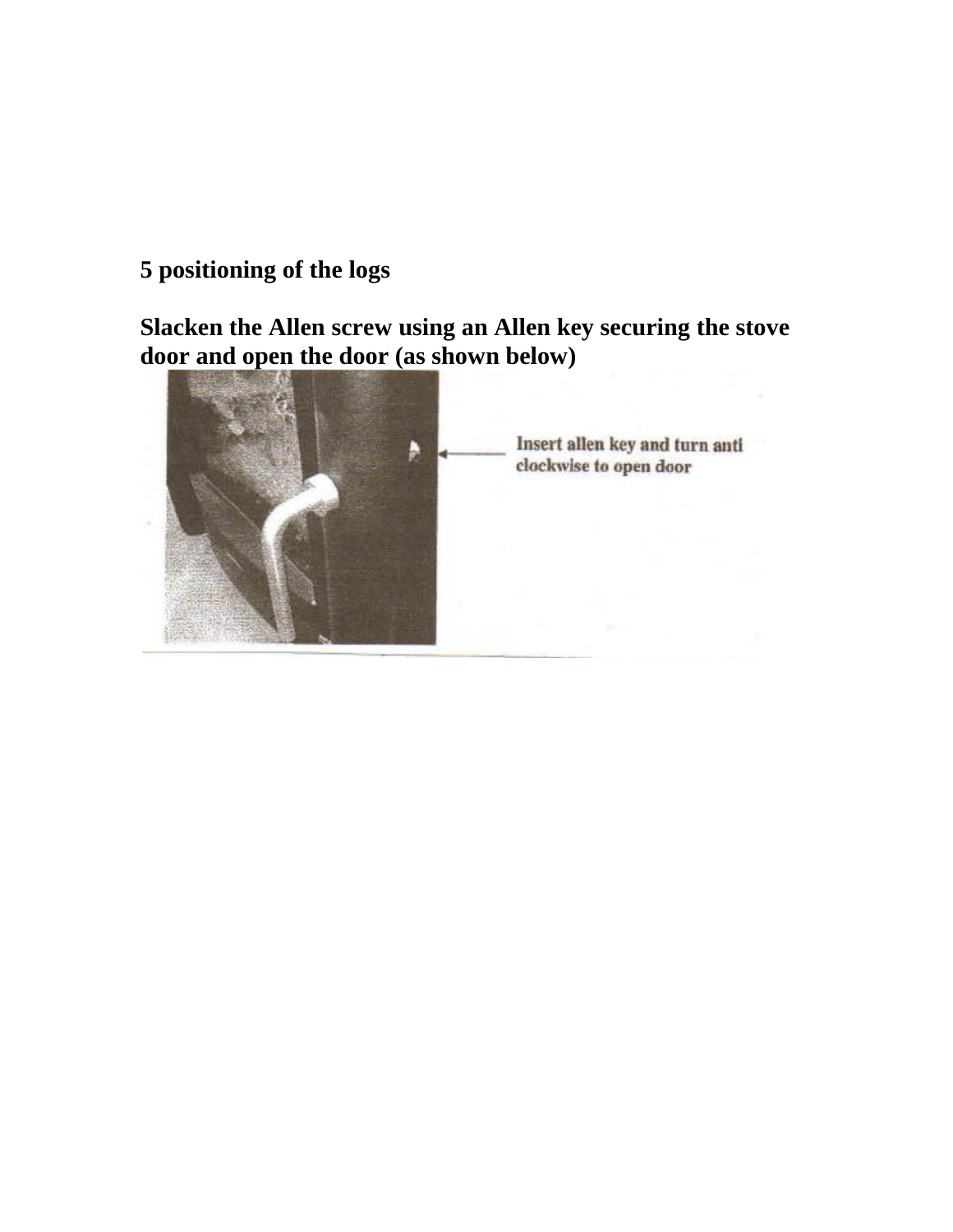

Fig 2 Position the front log piece in front of the flame strip. Ensure that the pilot hole and flame strip are not obstructed



Fig 3 Position the backboard onto the burner tray ensuring that it is correctly located behind the flame strip and that the flame strip is not obstructed





 $\frac{\text{Fig } g'}{\text{Position logs B, C, & D as shown}}$ 

Fig 4 Position log A diagonally with its bottom left hand end resting on the front log piece and the top right hand end nesting onto the backboard

**Close the stove door and secure with an Allen key. Under no circumstances should the stove be operated with the door open, without the door attached or the glass damaged.**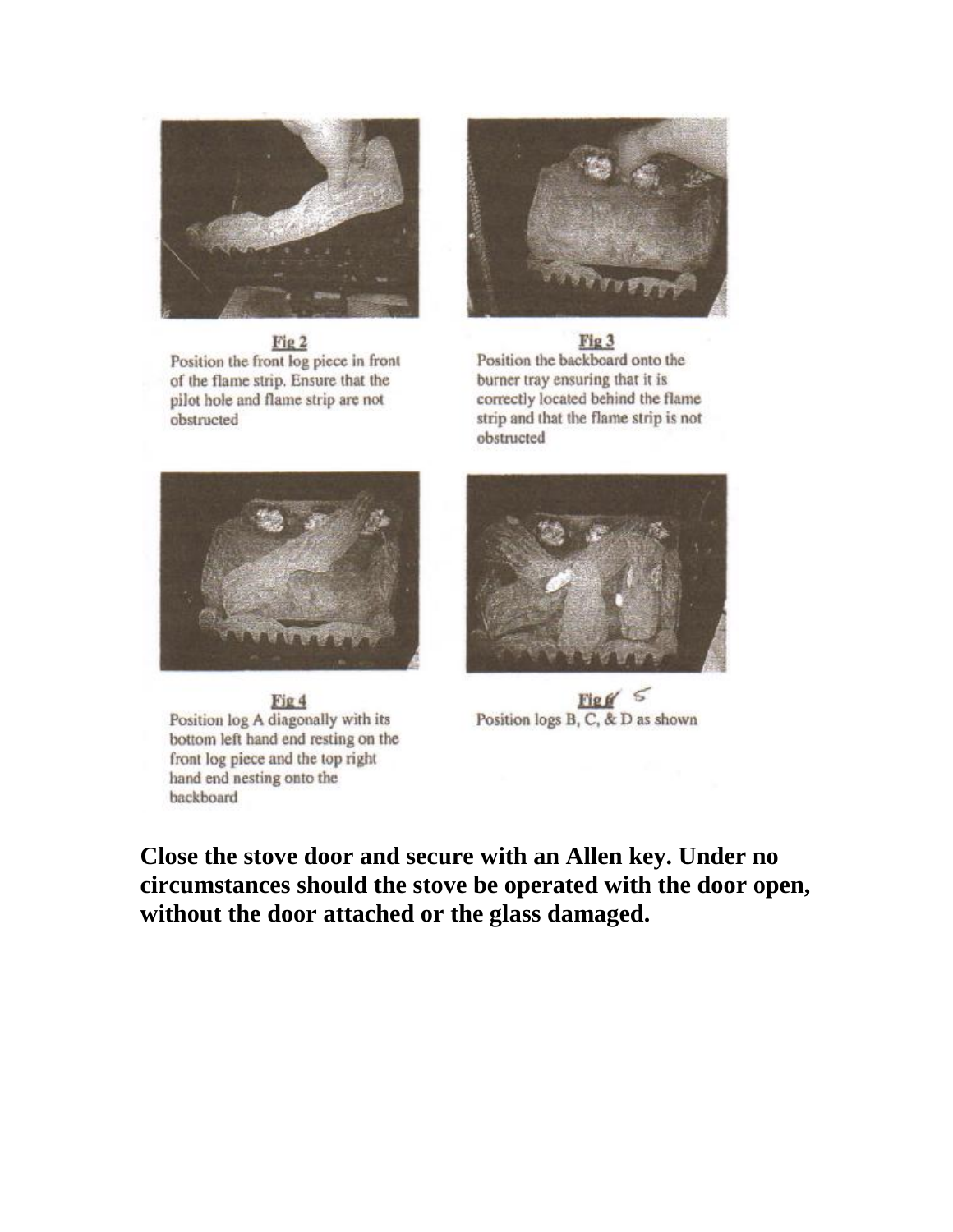# **6 Commissioning the stove**

# **When lighting the pilot follow these instructions exactly.**

# **Lighting instructions**

Should the stove be extinguished for any reason wait 3 minutes before re-ignition is attempted. Slacken the rear pressure test sealing screw on the left hand side of the gas valve (fig 6) and connect a suitable pressure gauge to the pressure test point.

# *(i)* Lighting The Pilot

Turn knob A (fig 6) counter clockwise towards the ignition position (IGN) until reaching stop, press down and hold for five seconds (only pilot gas flows).

Continue pressing down knob A while turning further counter clockwise to activate piezo, continue to hold down for ten seconds after pilot burner has been lit. If pilot does not light, steps 1 and 2 can be repeated immediately. Upon lighting, release knob and turn further counter clockwise to ON position. Pilot gas flows and main gas flows in accordance to the temperature setting of knob B.

# *(ii)High Setting*

If the pilot is not already lit, light the pilot as described in (i) Turn knob B anti clockwise until the high setting is reached. Check the setting pressure is in accordance with that given in the technical information setting adjust if necessary. (fig 6)

# *(iii) Low setting*

Turn knob B clockwise to low setting (just before flame is extinguished). Check that the setting pressure is in accordance with that given in the technical section.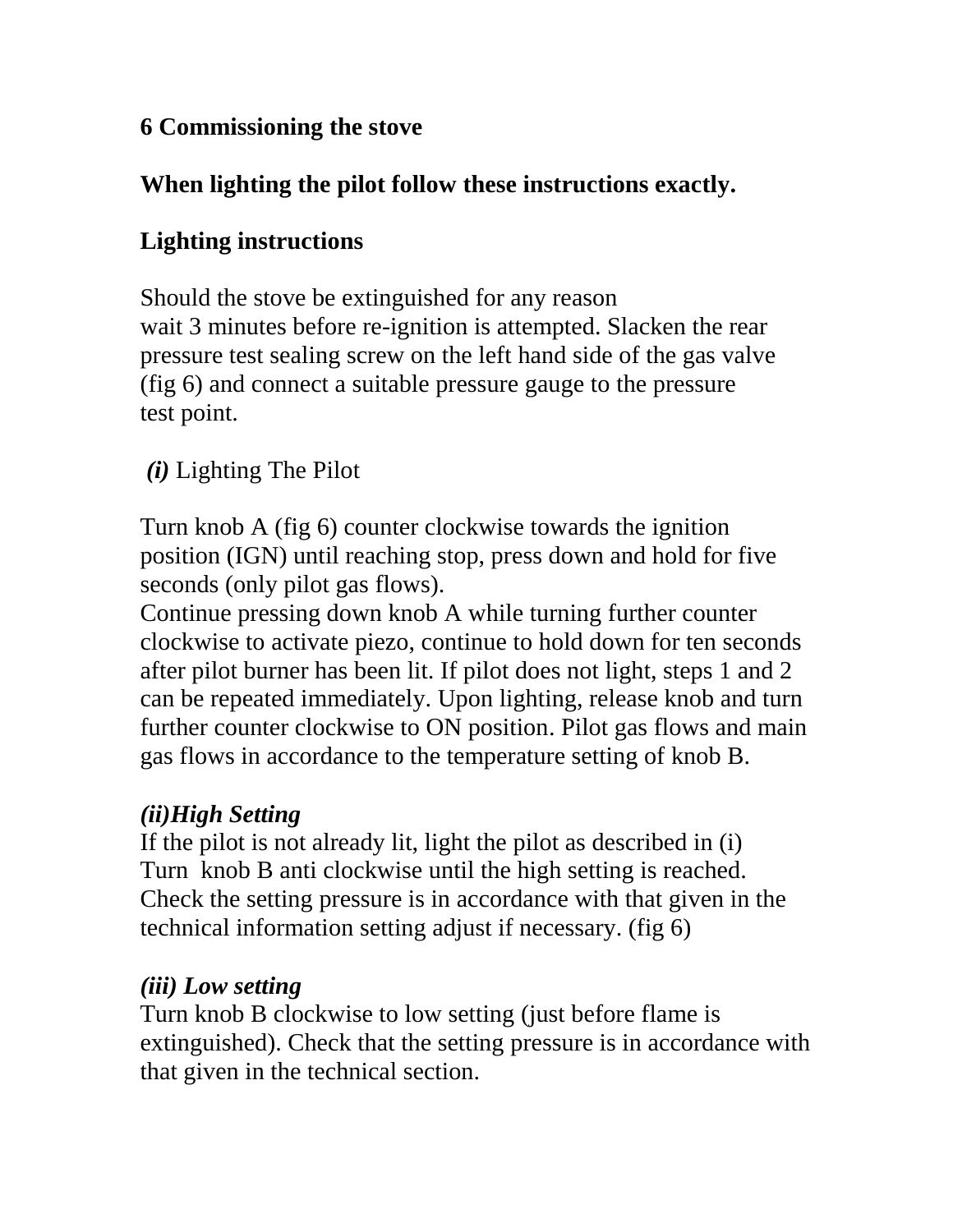## *Adjusting the flame Height (fig 6)*

To turn the stove on and/or to increase the flame height, press the  $\triangle$  button and the small button A at the same time on the remote handset. Continue pressing until the desired flame height is obtained. Press and hold the  $\nabla$ button to reverse the procedure. The receiver is equipped with a built-in delay, recognisable by the flickering light, to facilitate fine adjustment of the flame. The motorised valve is equipped with a slip clutch, allowing manual adjustment of main gas by turning knob B.

## *To Turn Off Gas to Stove*

Turn knob A clockwise until reaching stop. In this position only pilot gas flows. To shut off the valve completely, press down slightly and continue to turn clockwise from pilot position to the OFF position. The safety interlock prevents re-ignition of the pilot flame until the thermocouple has cooled down sufficiently (elapsed time will vary based on thermocouple type). Switching off the remote is not necessary. Disconnect the pressure gauge, tighten the test point sealing screw and test for gas soundness.

## **Handset Information**

**Note :** Mains electrical power is not required as this system runs on batteries only. (Alkaline recommended)

Handset 1 x 9V block Receiver 4 x 1.5v AA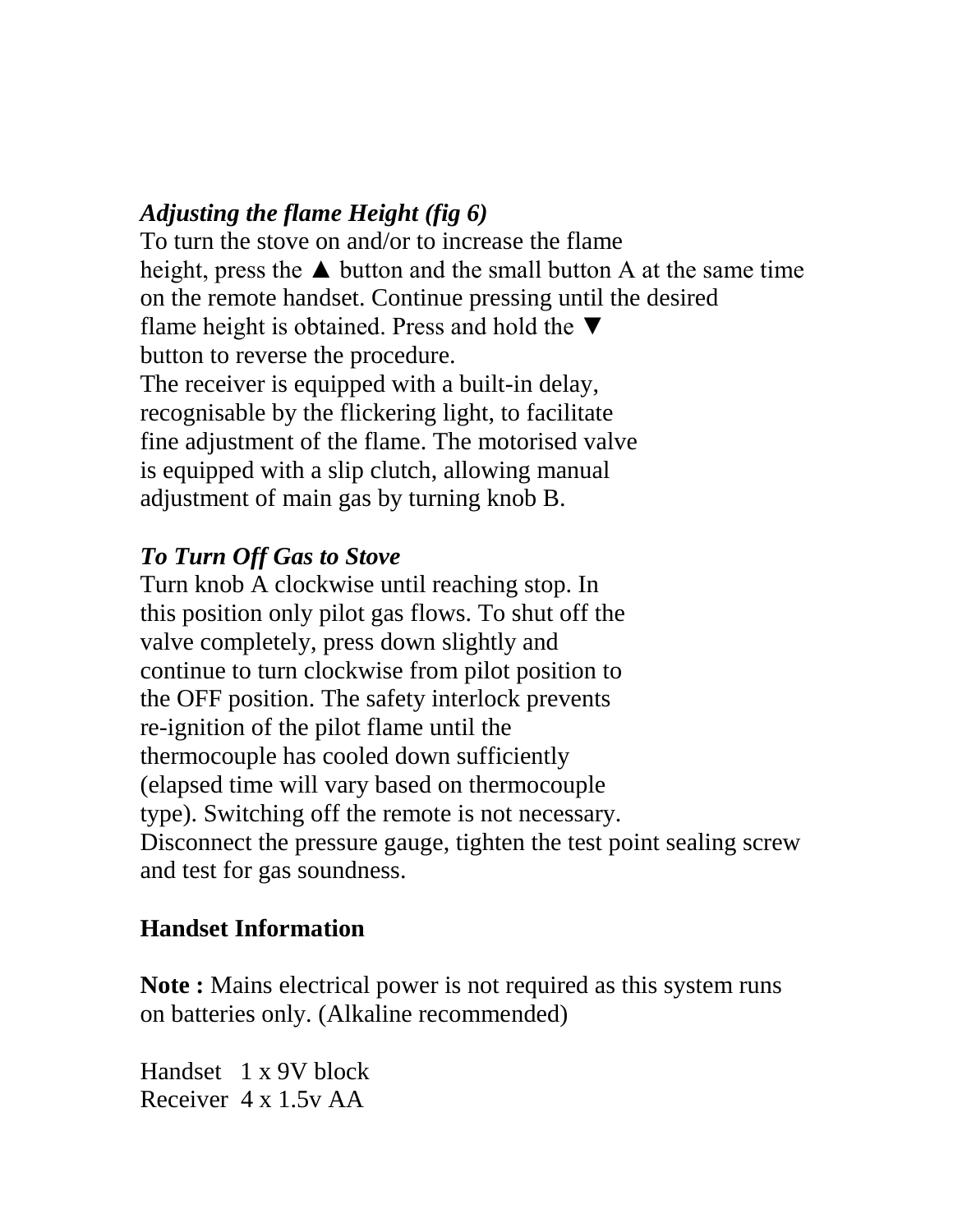# Figure 6 Control Valve and transmitter



#### Note

It is recommended to turn the combination control either to the off or pilot position if the appliance is left unattended for long periods (eg away on holiday), so that it cannot receive commands from the remote transmitter. Exercise caution when leaving the appliance unattended, in exceptional cases sound waves from sources other than that of the transmitter can cause flame height adjustment. For the handset to function correctly, the transmitter must remain within the range of the receiver. The transmitter should not be used in very close proximity of the receiver (less than 1 metre/3 ft) as this could, in very rare cases produce an electronic switching error. This could block the motor when the knob reaches the end.

## **7 Check for spillage**

Close all doors and windows in the room containing the appliance. Light the stove and turn the control knob to 'HIGH'. Leave the appliance for 5 minutes.

Apply a smoke match along the bottom edge of the draught diverter. The installation is satisfactory if the smoke is drawn into the stove.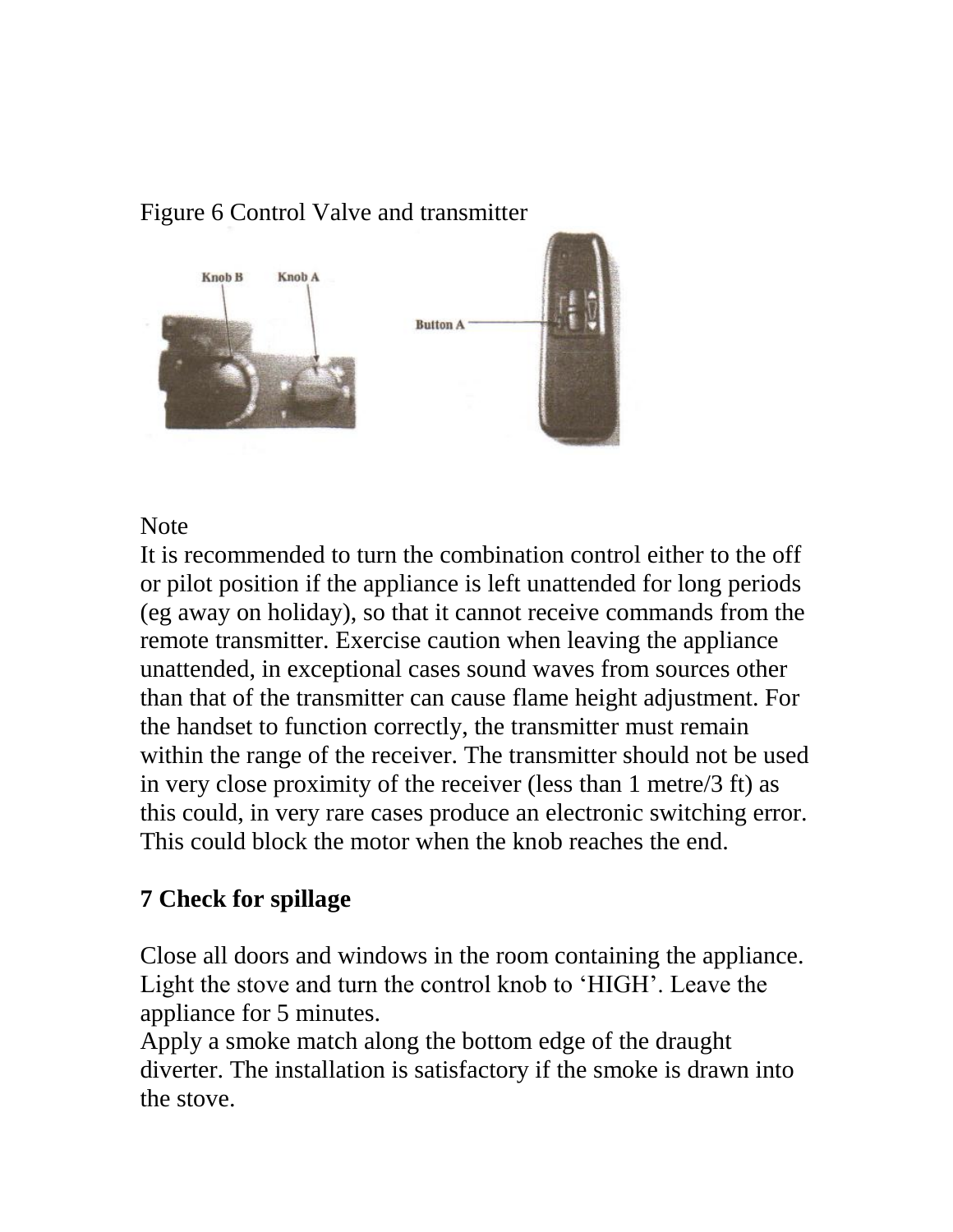If in doubt wait a further 10 minutes and then repeat the test. If there is a fan in a nearby room the spillage test should be repeated with the fan running and all connecting doors between the stove and the fan left open.

If in doubt disconnect the appliance and seek expert advice.

# **8 Customer Briefing**

Hand these Instructions and the Users Instructions to the customer.

Advise the customer how to use the stove. Point out that the Operating Procedure is in the Users Instructions.

Explain to the customer that the stove has a flame failure and spillage monitoring system. Point out the explanation of this system is in the Users Instructions.

Advise that if the monitoring system repeatedly shuts off the stove, it should be switched off and a specialist consulted.

Advise that if the stove goes out for any reason, wait at least three minutes before re-lighting. Advise the customer that due to the newness of materials the stove may give off a slight smell for a period of time after commissioning. This is quite normal and any odours should disperse after a few hours operation.

Stress that no extra coals or logs must be added over and above those supplied with the appliance and that any replacements must only be authorised Firebelly spares.

Recommend that the stove is regularly serviced and the flue system checked by qualified persons.